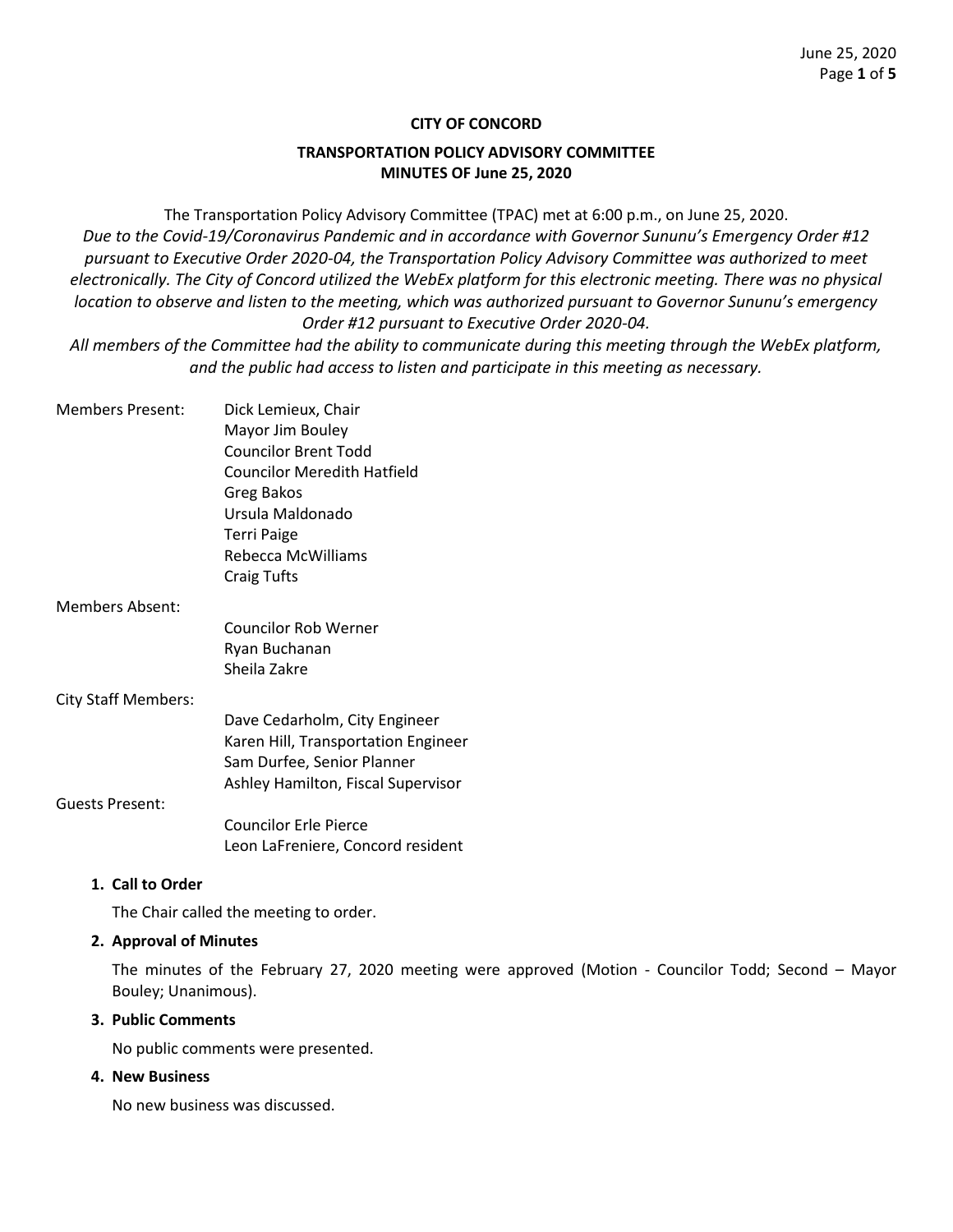# **5. Old Business**

TPAC members reviewed and briefly discussed the drafted Council Report in response to Mayor Bouley's TPAC discussion on October 24th, 2019. Mayor Bouley commented that the report might be good to have on file if needed in the future, but may not be needed at this time since the State of NH has tabled most of the referenced projects due to COVID-19. TPAC members voted to table the report (Motion - Councilor Todd; Second – Terri Paige; Unanimous).

### **6. Consent Reports**

No Subcommittees meeting minutes were reviewed or accepted at this meeting.

# **7. City Council Meeting Update**

- **a.** Councilor Todd stated that several items discussed at the City Councilor meetings were on the TPAC agenda and would be discussed during the meeting.
- **b.** Dave Cedarholm stated that Karen Hill's title was changed from Traffic Engineer to Transportation Engineer in March. TPAC members extended unanimous congratulations.
- **c.** City Council voted to not pursue a sidewalk project along Borough Road to coincide with the paving project.

# **8. TPAC Referrals from City Council, Staff and Chair**

- **a. Status of intersection improvements for Centre/ Washington Street intersection.**  Hill stated that Engineering laid out the proposed improvements at the intersection for the school bus and fire truck tests. The plans were revised to better accommodate the turning radii. Further action has been tabled due to COVID-19. The next step would be to hold a public meeting
- **b. Referral from City Council regarding communication from resident in support of expanding the Borough Road sidewalk** – Councilor Todd stated that previous discussions surrounding expanding the sidewalk on Borough Road caused disagreements with the neighbors as to which side of the road it should be built on. He stated that the next step is to meet with the residents to form a general consensus on future activity. Resident concerns about increased speeds and traffic were passed on to Councilor Pierce. He also proposed that a more detailed study for the Borough Road corridor might be needed, but recognized it may be on the back burner due to COVID-19 and suggested that this topic be sent back to TPAC for review in the overall sidewalk priority list.

Councilor Hatfield commented that she would like to see City Council reconsider and revisit this topic sooner than the five year plan.

Cedarholm commented that what City Council actually tabled was having Engineering put together a conceptual design. He stated that some sidewalk installation funds were put in escrow almost 20 years ago, but cannot be used for design, only construction, and is not enough to cover current day construction costs.

Sam Durfee said that a TPAC Bike and Pedestrian Subcommittee initiative is to put together a priority sidewalk list that will be reported back to TPAC for further review and consideration.

Hill stated that members of TOC discussed this topic and that Engineering staff will be setting up counters for speeds and traffic on Borough Road. She noted that Bog Road was closed for construction and may have led to increased traffic on Borough Road. Hill also mentioned that the Police Department's speed trailer has been fixed but noted that it doesn't collect any data.

Mayor Bouley thanked Sam Durfee for working on the sidewalk priority list and commented on how helpful it will be as a guidance document in the future.

**c. Referral from Councilor Pierce regarding request for a crosswalk at the intersection of Horse Hill/Carter Hill/Bog/River Road intersection** – Concord Resident, Leon LaFreniere, attended the TPAC meeting to discuss his concerns at the intersection. Primary concerns include increased activity in the area, increased vehicle traffic, increased pedestrian and cyclist traffic, and increased speeds. Mr. LaFreniere noted that he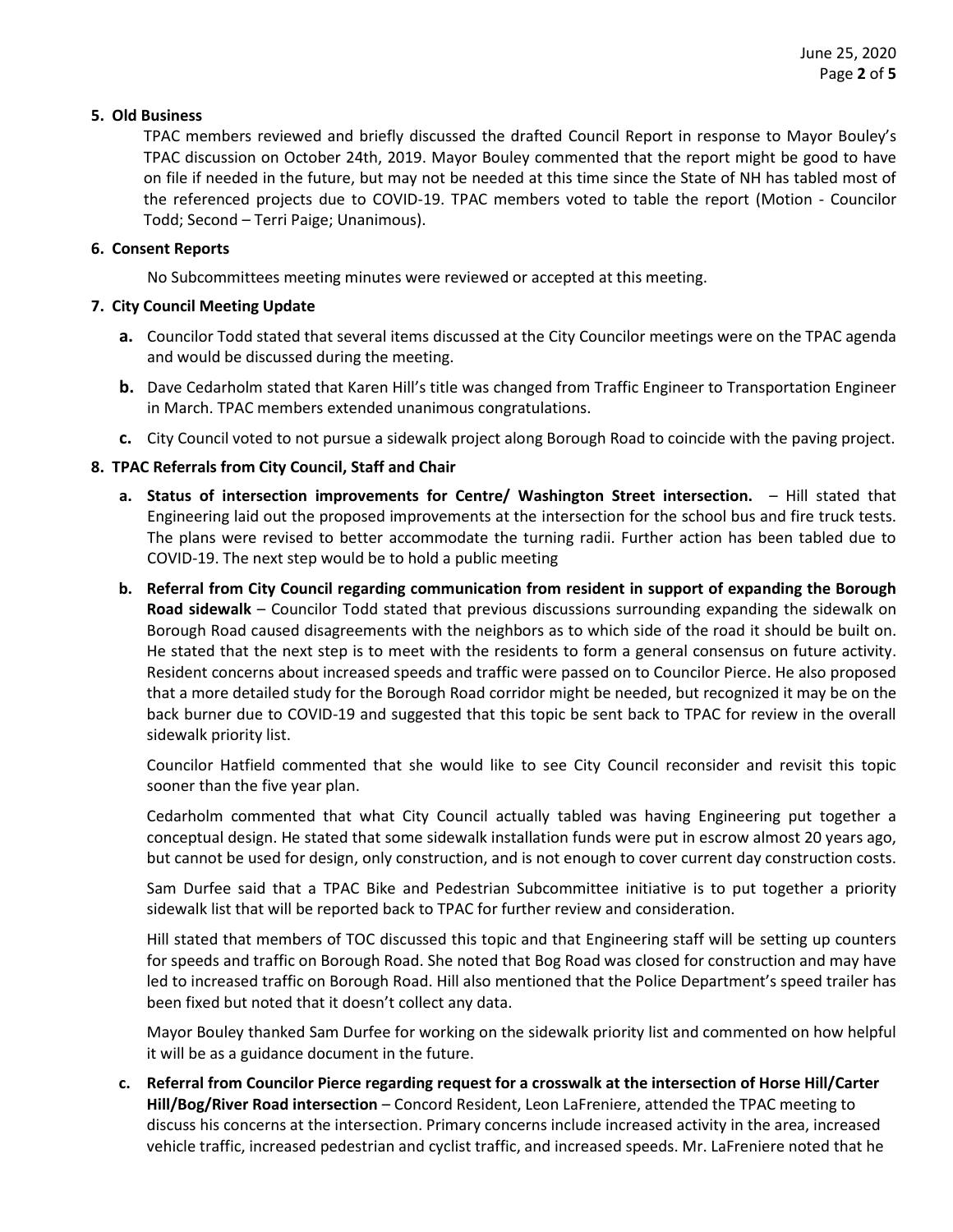believed Concord Police Department does well at monitoring the area but felt there were not enough resources available to improve safety. He agreed that developing a crosswalk policy is helpful but he is concerned that the traffic and pedestrian volumes would not necessarily warrant one and that his concerns are more safety-related.

Hill commented that this request would be similar to the Mooreland Ave request in that it is a nonstandard request of a crosswalk that would not connect to sidewalks on both sides. She noted that it would not be ADA compliant and could cause more pedestrian harm due to the speeds and geometry of the intersection. She stated that more research is needed and it may lead to a larger project scope.

Cedarholm commented that it is a four way intersection and a study may result in the need for a four way stop which could improve the safety of the intersection and the pedestrian crossings.

Councilor Erle Pierce mentioned that the rail trail will continue to increase pedestrian traffic. Dick Lemieux added that bicycle traffic will continue to increase as well.

Councilor Todd thanked Leon for presenting his concerns and suggested that Councilor Kretovic be included on all correspondence on this topic as the intersection borders her ward as well.

Cedarholm agreed that a technical review can be done, but said it would likely be on hold due to COVID-19 impacting normal traffic conditions.

Mayor Bouley commented that a four way stop sounded like the end result and asked what was preventing it from implementation.

Cedarholm said Engineering could get counters out there as soon as possible and would get the results on the TOC agenda for review before putting it to Council.

**d. Status of resident request for solar-powered radar feedback sign on Hoit Road** – Hill reported that this issue was thoroughly discussed at the June 23<sup>rd</sup> TOC meeting. TOC members did not endorse or support the sign installation. TOC said these types of signs increase maintenance costs, have limited effectiveness in reducing speeds, and they did not want to set a precedent for these signs throughout the City without having a formal policy in place.

John Thomas agreed to increase Police patrolling efforts.

Hill noted that if these signs were added TPAC would need to add a policy as a guide for future requests.

Mayor Bouley and Lemieux both agreed that this signage might not be the solution for increased speeds and traffic, but recognized that this is a problem corridor and other solutions need to be considered for safety improvements.

Cedarholm suggested that TPAC consider adopting a policy upfront for installation guidelines as this signage is currently limited to school zones. Lemieux commented that Engineering staff should draft the policy for TPAC members to review and make recommendations to council.

### **9. Status Report on Subcommittees**

# **a. Traffic Operations Committee (TOC)**

Hill reported that she is working on contacting CVS & Burger King to discuss the median island installation.

TOC members discussed increasing speeds and safety concerns on South Street.

Hill commented that seems to be a lot of recent concerns being raised by residents about speed and safety on the City's collector streets and may require a broader review or traffic calming initiative.

She noted that General Services will be improving signage on Knight Street to address the issue of vehicles traveling the wrong way on a one-way street.

Mayor Bouley mentioned that he had a referral for Pembroke Road that he would pass on to Engineering.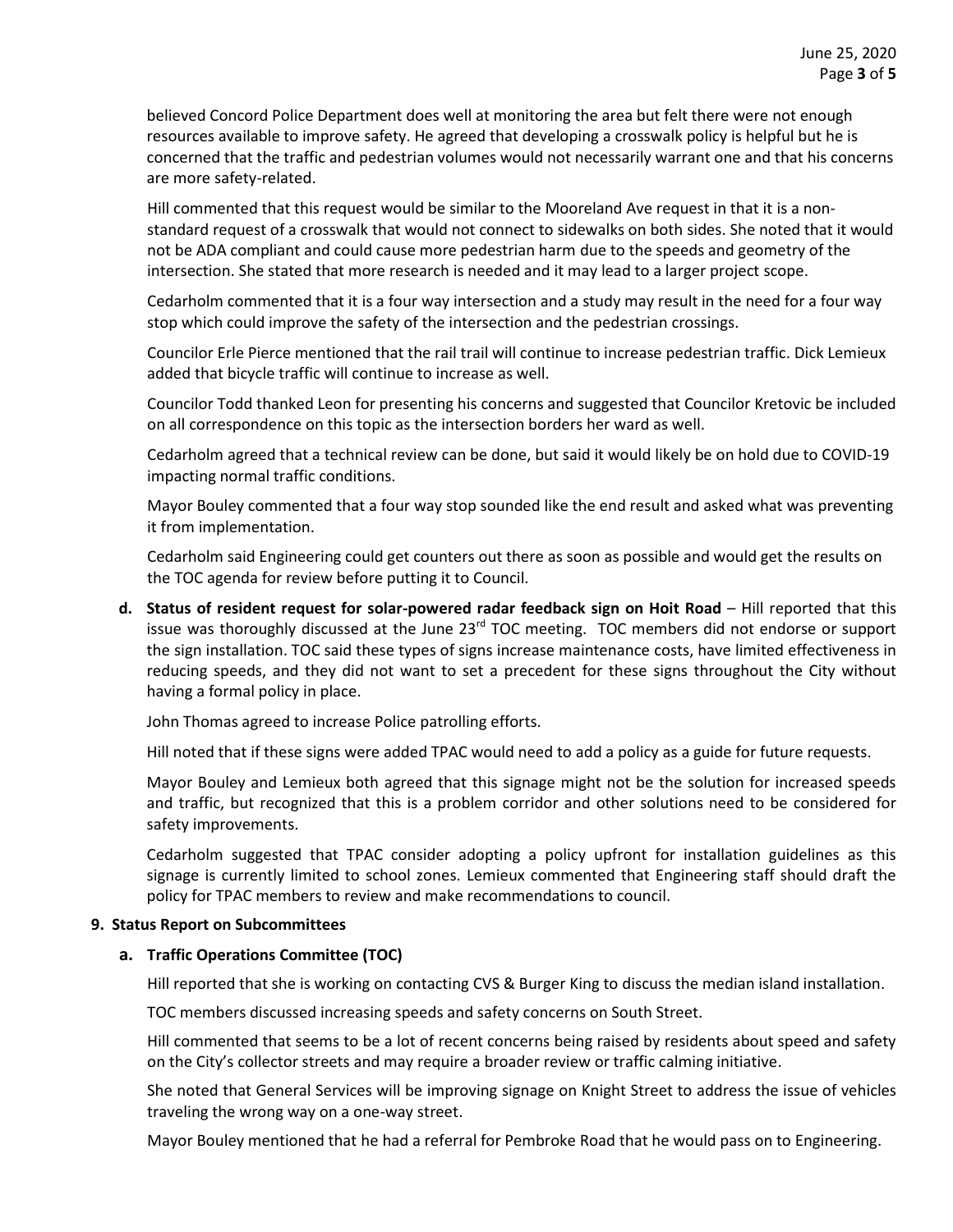Councilor Hatfield requested to have Franklin Street added to the traffic calming list. She agreed to send an email request and would plan to attend a TOC meeting.

# **b. Public Transportation Subcommittee (TPAC-PT)**

Terri Paige stated that there have been no meetings due to COVID-19. She reported that bus services have been ongoing through COVID-19, but noted that ridership did drop on all routes. She gave kudos to General Services for helping stock her with sanitary supplies and PPE equipment and for being an amazing partner through the pandemic. She noted that they had a significant bus accident that impacted service capacity and availability, but that they are managing. COVID-19 has led to a significant loss in revenue but Paige commented that the Cares Act funding has helped. A TPAC - Public Transportation Subcommittee is expected to be held in July.

## **c. Bicycle/Pedestrian Subcommittee (TPAC-BP)**

Craig Tufts noted that an initial sidewalk priority list was put together by Hill using various master plans and that the TPAC Bike and Pedestrian Subcommittee will be assisting in sorting and ranking the priority list in the future. An ongoing effort with the paving program is to stripe a minimum of 10 foot travel lanes in order to create wider shoulders where space is available. Future bike demonstrations are being considered and a bike swap event is in the works.

## **10. Staff Updates**

## **a. Storrs Street Extension (CIP 18)**

Cedarholm noted that there was nothing to report. The project is a CIP asterisk project, which means funding needs to be approved by Council. There is a proposal to pay for the design with TIF money pending City Council approval.

### **b. Whitney Road/Hoit Road Intersection (CIP30)**

Cedarholm reported that the City is under contract with VHB to complete a 10% design of a 2-lane roundabout. NHDOT met in February after reviewing the traffic study and provided comments supporting the roundabout design. They recommended I-93 southbound on ramp modifications to provide better separation from the intersection, but they did not require modifications to the Boscawen roundabout. VHB is working on a 2D roadway and intersection design to be combined with the overall site plan that the developer will bring to Planning Board in August. A 30% and 100% design request will be on the July City Council agenda for funding approval. Possible winter 2021 construction is anticipated. Hannah Dustin Drive safety considerations and improvements are also being considered in the design.

Lemieux noted that his hope for the project and design is to keep pedestrian accommodations and accessibility in consideration at the roundabout. Concord is pedestrian and bicycle friendly and he would like to keep it that way.

### **c. Merrimack River Greenway Trail (CIP543)**

Terrill Park project is in full construction and significant progress is being made.

# **d. Langley Parkway Phase 3 (CIP40)**

No items were discussed.

### **e. Loudon Road Bridge (CIP 588)**

Cedarholm noted that HDR is making significant progress on the Engineering study and design. A presentation for TPAC members is anticipated for the July meeting.

# **f. I-93 Bow-Concord / Storrs Street Extension North**

This issue is on hold due to NHDOT's budget.

### **11. Other Discussion Items**